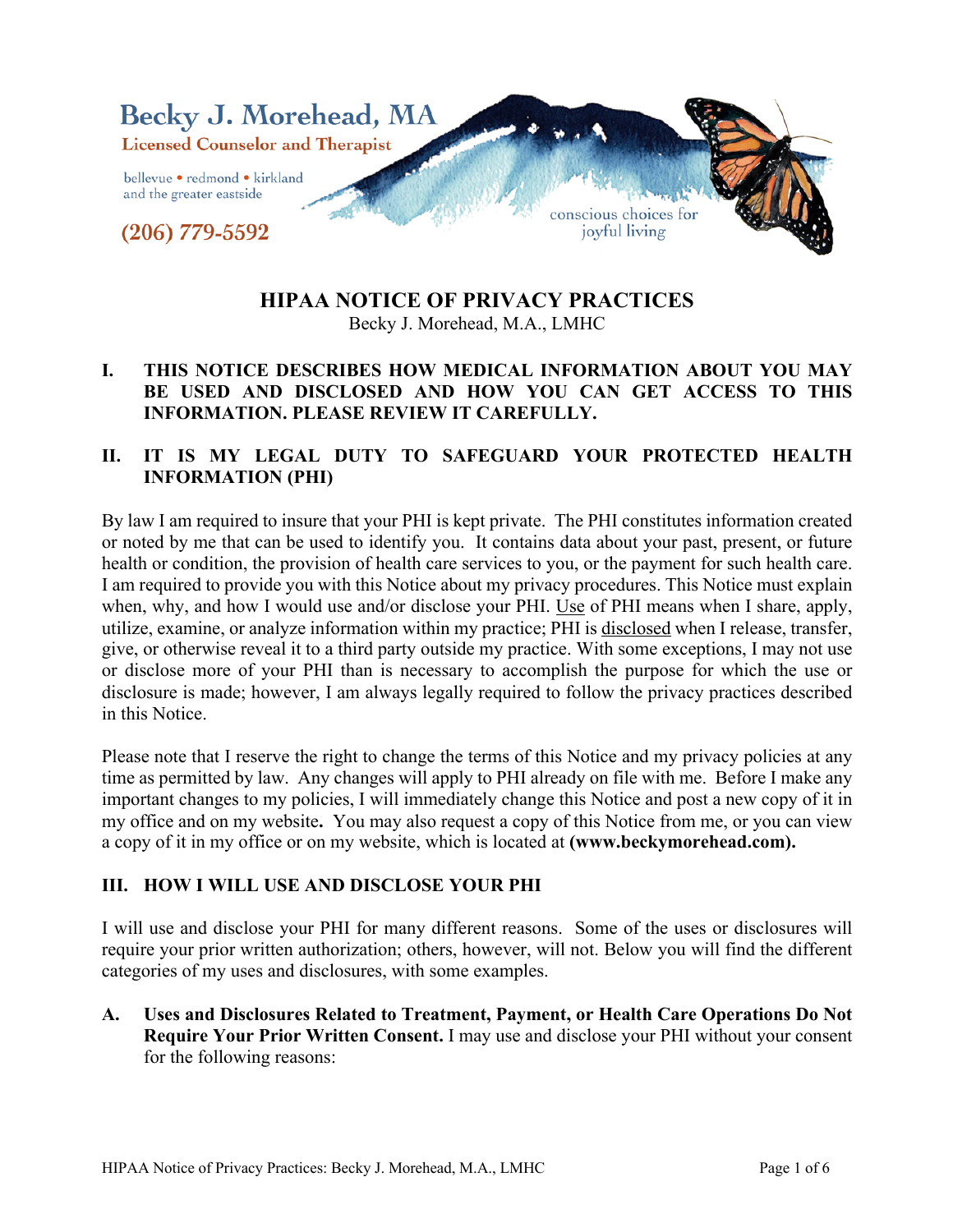- **1. For treatment.** I can use your PHI within my practice to provide you with mental health treatment, including discussing or sharing your PHI with my trainees and interns. I may disclose your PHI to physicians, psychiatrists, psychologists, and other licensed health care providers who provide you with health care services or are otherwise involved in your care. Example: If a psychiatrist is treating you, I may disclose your PHI to her/him in order to coordinate your care.
- **2. For health care operations.** I may disclose your PHI to facilitate the efficient and correct operation of my practice. Examples: Quality control - I might use your PHI in the evaluation of the quality of health care services that you have received or to evaluate the performance of the health care professionals who provided you with these services. I may also provide your PHI to my attorneys, accountants, consultants, and others to make sure that I am in compliance with applicable laws.
- **3. To obtain payment for treatment.** I may use and disclose your PHI to bill and collect payment for the treatment and services I provided you. Example: I might send your PHI to your insurance company or health plan in order to get payment for the health care services that I have provided to you. I could also provide your PHI to business associates, such as billing companies, claims processing companies, and others that process health care claims for my office.
- **4. Other disclosures.** Examples:Your consent isn't required if you need emergency treatment provided that I attempt to get your consent after treatment is rendered. In the event that I try to get your consent but you are unable to communicate with me (for example, if you are unconscious or in severe pain) but I think that you would consent to such treatment if you could, I may disclose your PHI.
- **B. Certain Other Uses and Disclosures Do Not Require Your Consent.** I may use and/or disclose your PHI without your consent or authorization for the following reasons:
	- **1. When disclosure is required by federal, state, or local law; judicial, board, or administrative proceedings; or, law enforcement.** Example: I may make a disclosure to the appropriate officials when a law requires me to report information to government agencies, law enforcement personnel and/or in an administrative proceeding.
	- **2. If disclosure is compelled by a party to a proceeding before a court of an administrative agency pursuant to its lawful authority.**
	- **3. If disclosure is required by a search warrant lawfully issued to a governmental law enforcement agency.**
	- **4. If disclosure is compelled by the patient or the patient's representative pursuant to California Health and Safety Codes or to corresponding federal statutes of regulations**, such as the Privacy Rule that requires this Notice.
	- **5. To avoid harm.** I may provide PHI to law enforcement personnel or persons able to prevent or mitigate a serious threat to the health or safety of a person or the public (i.e., adverse reaction to meds).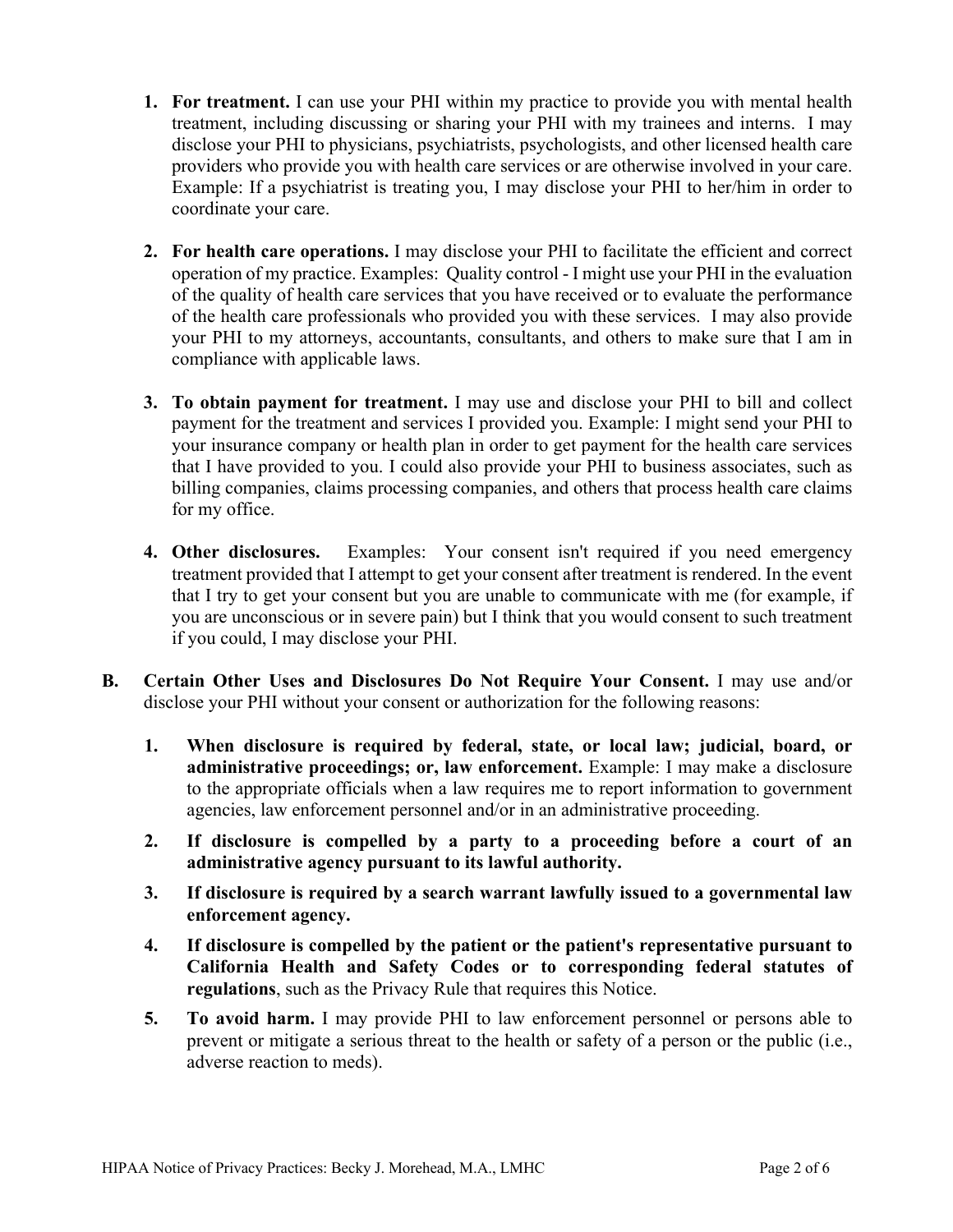- **6. If disclosure is compelled or permitted by the fact that you are in such mental or emotional condition as to be dangerous to yourself or the person or property of others, and if I determine that disclosure is necessary to prevent the threatened danger.**
- **7. If disclosure is mandated by the California Child Abuse and Neglect Reporting law.** For example, if I have a reasonable suspicion of child abuse or neglect.
- **8. If disclosure is mandated by the California Elder/Dependent Adult Abuse Reporting law.** For example, if I have a reasonable suspicion of elder abuse or dependent adult abuse.
- **9. If disclosure is compelled or permitted by the fact that you tell me of a serious/imminent threat of physical violence by you against a reasonably identifiable victim or victims.**
- **10. For public health activities.** Example: In the event of your death, if a disclosure is permitted or compelled, I may need to give the county coroner information about you.
- **11. For health oversight activities.** Example: I may be required to provide information to assist the government in the course of an investigation or inspection of a health care organization or provider.
- **12. For specific government functions.** Examples: I may disclose PHI of military personnel and veterans under certain circumstances. Also, I may disclose PHI in the interests of national security, such as protecting the President of the United States or assisting with intelligence operations.
- **13. For research purposes.** In certain circumstances, I may provide PHI in order to conduct medical research.
- **14. For Workers' Compensation purposes.** I may provide PHI in order to comply with Workers' Compensation laws.
- **15. Appointment reminders and health related benefits or services.** Examples: I may use PHI to provide appointment reminders. I may use PHI to give you information about alternative treatment options, or other health care services or benefits I offer**.**
- **16. If an arbitrator or arbitration panel compels disclosure,** when arbitration is lawfully requested by either party, pursuant to subpoena *duces tectum* (e.g., a subpoena for mental health records) or any other provision authorizing disclosure in a proceeding before an arbitrator or arbitration panel.
- **17. If disclosure is required or permitted to a health oversight agency for oversight activities authorized by law.** Example: When compelled by U.S. Secretary of Health and Human Services to investigate or assess my compliance with HIPAA regulations.
- **18. If disclosure is otherwise specifically required by law.**

## **C. CERTAIN USES AND DISCLOSURES REQUIRE YOU TO HAVE THE OPPORTUNITY TO OBJECT**

**1. Disclosures to family, friends, or others.** I may provide your PHI to a family member, friend, or other individual who you indicate is involved in your care or responsible for the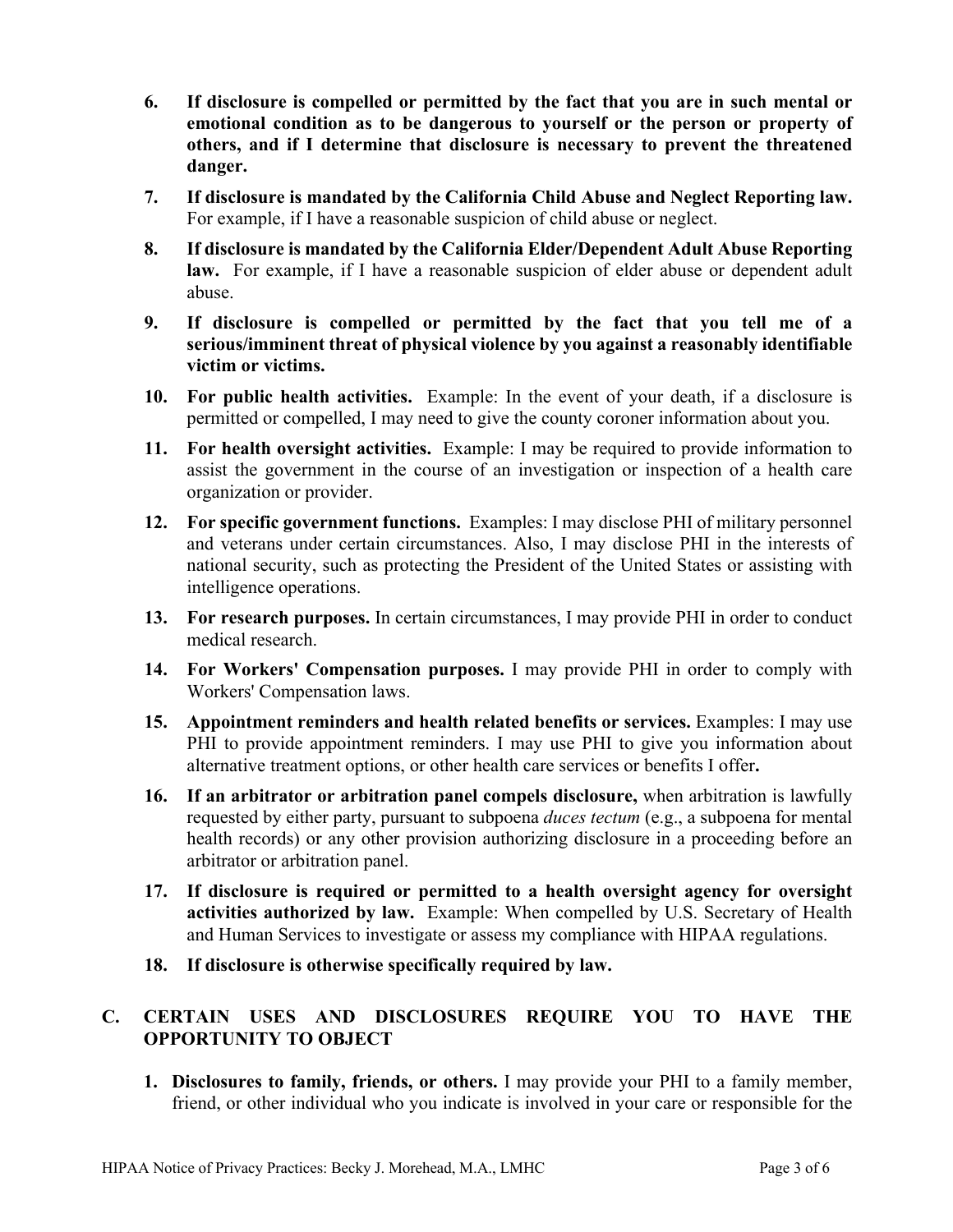payment for your health care, unless you object in whole or in part. Retroactive consent may be obtained in emergency situations.

**D. Other Uses and Disclosures Require Your Prior Written Authorization.** In any other situation not described in Sections IIIA, IIIB, and IIIC above, I will request your written authorization before using or disclosing any of your PHI. Even if you have signed an authorization to disclose your PHI, you may later revoke that authorization, in writing, to stop any future uses and disclosures (assuming that I haven't taken any action subsequent to the original authorization) of your PHI by me.

#### **IV. WHAT RIGHTS YOU HAVE REGARDING YOUR PHI**

These are your rights with respect to your PHI:

**A. The Right to See and Get Copies of Your PHI.** In general, you have the right to see your PHI that is in my possession, or to get copies of it; however, you must request it in writing. If I do not have your PHI, but I know who does, I will advise you how you can get it. You will receive a response from me within 30 days of my receiving your written request. Under certain circumstances, I may feel I must deny your request, but if I do, I will give you, in writing, the reasons for the denial. I will also explain your right to have my denial reviewed.

If you ask for copies of your PHI, I will charge you not more than \$.25 per page. I may see fit to provide you with a summary or explanation of the PHI, but only if you agree to it, as well as to the cost, in advance.

- **B. The Right to Request Limits on Uses and Disclosures of Your PHI.** You have the right to ask that I limit how I use and disclose your PHI. While I will consider your request, I am not legally bound to agree. If I do agree to your request, I will put those limits in writing and abide by them except in emergency situations. You do not have the right to limit the uses and disclosures that I am legally required or permitted to make.
- **C. The Right to Choose How I Send Your PHI to You.** It is your right to ask that your PHI be sent to you at an alternate address (for example, sending information to your work address rather than your home address) or by an alternate method (for example, via email instead of by regular mail). I am obliged to agree to your request providing that I can give you the PHI, in the format you requested, without undue inconvenience. I may not require an explanation from you as to the basis of your request as a condition of providing communications on a confidential basis.
- **D. The Right to Get a List of the Disclosures I Have Made.** You are entitled to a list of disclosures of your PHI that I have made. The list will not include uses or disclosures to which you have already consented, i.e., those for treatment, payment, or health care operations, sent directly to you, or to your family; neither will the list include disclosures made for national security purposes, to corrections or law enforcement personnel, or disclosures made before April 15, 2003. After April 15, 2003, disclosure records will be held for six years.

I will respond to your request for an accounting of disclosures within 60 days of receiving your request. The list I give you will include disclosures made in the previous six years unless you indicate a shorter period. The list will include the date of the disclosure, to whom PHI was disclosed (including their address, if known), a description of the information disclosed, and the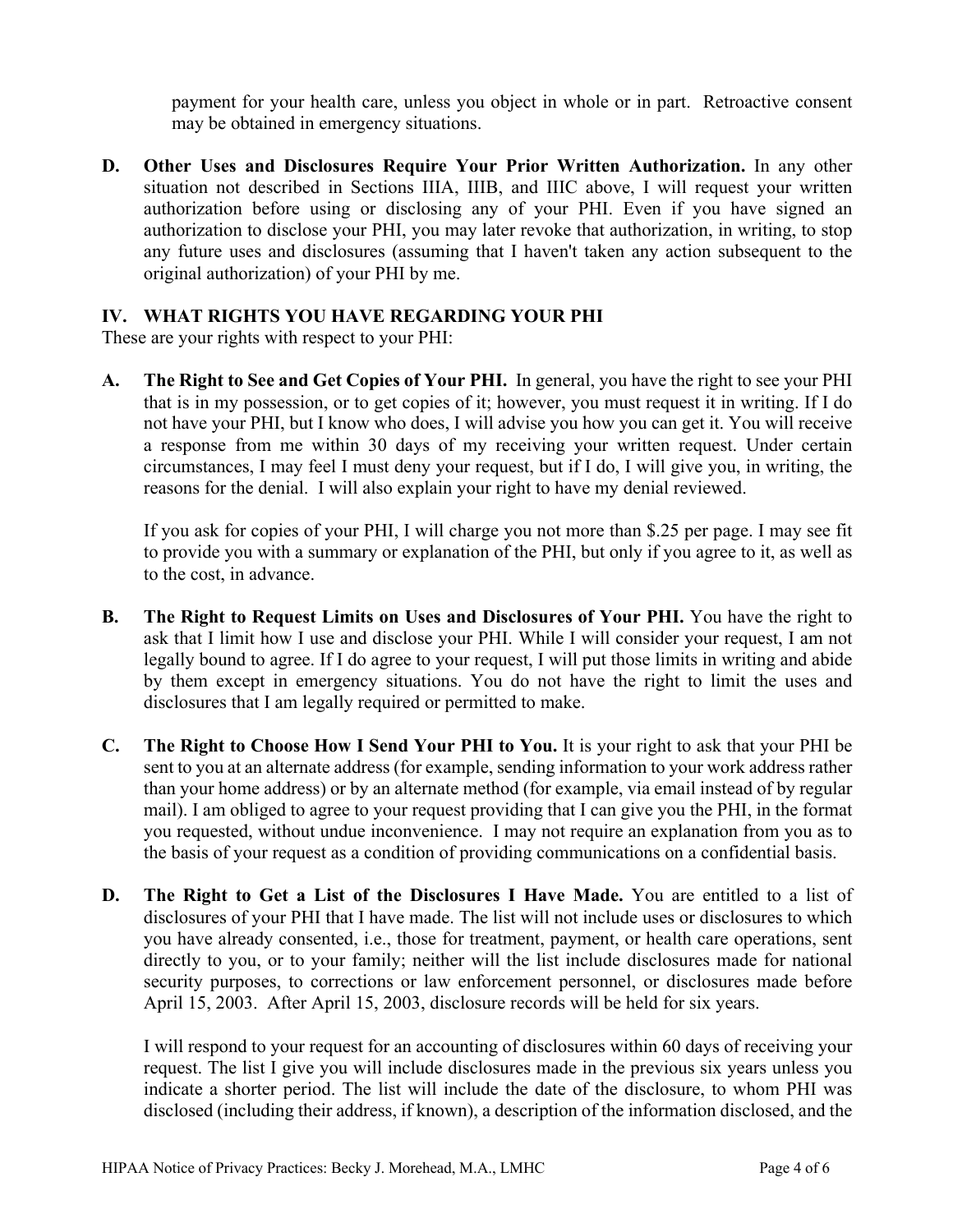reason for the disclosure. I will provide the list to you at no cost, unless you make more than one request in the same year, in which case I will charge you a reasonable sum based on a set fee for each additional request.

- **E. The Right to Amend Your PHI.** If you believe that there is some error in your PHI or that important information has been omitted, it is your right to request that I correct the existing information or add the missing information. Your request and the reason for the request must be made in writing. You will receive a response within 60 days of my receipt of your request. I may deny your request, in writing, if I find that: the PHI is (a) correct and complete, (b) forbidden to be disclosed, (c) not part of my records, or (d) written by someone other than me. My denial must be in writing and must state the reasons for the denial. It must also explain your right to file a written statement objecting to the denial. If you do not file a written objection, you still have the right to ask that your request and my denial be attached to any future disclosures of your PHI. If I approve your request, I will make the change(s) to your PHI. Additionally, I will tell you that the changes have been made, and I will advise all others who need to know about the change(s) to your PHI.
- **F. The Right to Get This Notice by Email.** You have the right to get this notice by email. You have the right to request a paper copy of it, as well.

## **V. HOW TO COMPLAIN ABOUT MY PRIVACY PRACTICES**

If, in your opinion, I may have violated your privacy rights, or if you object to a decision I made about access to your PHI, you are entitled to file a complaint with the person listed in Section VI below. You may also send a written complaint to the Secretary of the Department of Health and Human Services at 200 Independence Avenue S.W. Washington, D.C. 20201. If you file a complaint about my privacy practices, I will take no retaliatory action against you**.**

## **VI. PERSON TO CONTACT FOR INFORMATION ABOUT THIS NOTICE OR TO COMPLAIN ABOUT MY PRIVACY PRACTICES**

If you have any questions about this notice or any complaints about my privacy practices, or would like to know how to file a complaint with the Secretary of the Department of Health and Human Services, please contact me at: Becky J Morehead, M.A., LMHC, 11522 NE 21st Street, Bellevue, WA 98004, 206-779-5592, becky@beckymorehead.com.

#### **VII. NOTIFICATIONS OF BREACHES**

In the case of a breach, **Becky Morehead** is required to notify each affected individual whose unsecured PHI has been compromised. Even if such a breach was caused by a business associate, **Becky Morehead** is ultimately responsible for providing the notification directly or via the business associate. If the breach involves more than 500 persons, OCR must be notified in accordance with instructions posted on its website. **Becky Morehead** bears the ultimate burden of proof to demonstrate that all notifications were given or that the impermissible use or disclosure of PHI did not constitute a breach and must maintain supporting documentation, including documentation pertaining to the risk assessment.

#### **VIII. PHI AFTER DEATH**